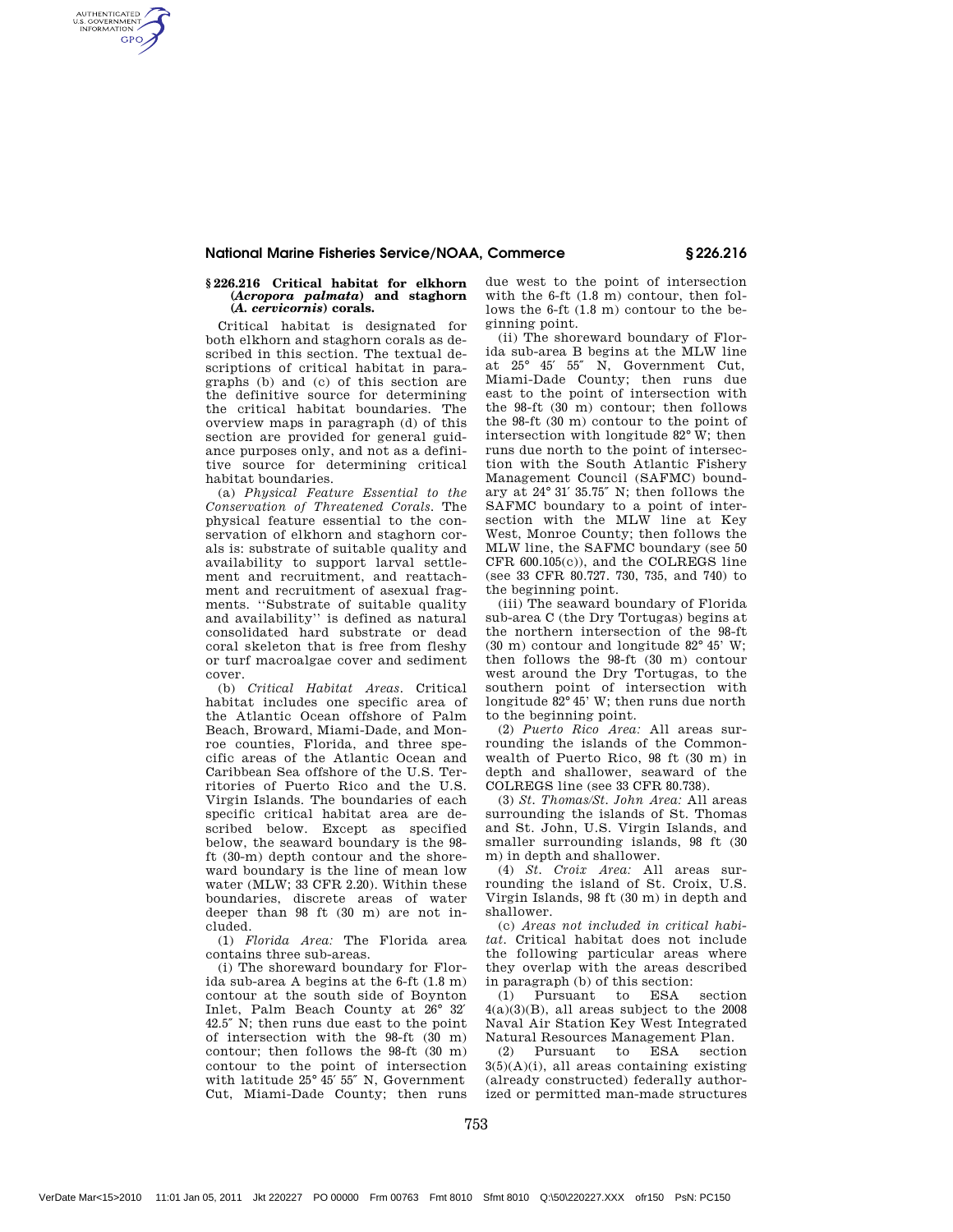such as aids-to-navigation (ATONs), artificial reefs, boat ramps, docks, pil-

ings, maintained channels, or marinas. Pursuant to ESA section  $3(5)(A)(i)$ , all waters identified as existing (already constructed) federally authorized channels and harbors as follows:

(i) Palm Beach Harbor.

(ii) Hillsboro Inlet.

(iii) Port Everglades.

(iv) Miami Harbor.

(v) Key West Harbor.

(vi) Arecibo Harbor.

(vii) San Juan Harbor.

(viii) Fajardo Harbor.

(ix) Ponce Harbor.

(x) Mayaguez Harbor.

### § 226.216 50 CFR Ch. II (10–1–10 Edition)

(xi) St. Thomas Harbor.

(xii) Christiansted Harbor.

(d) Areas excluded from critical habitat. Pursuant to ESA Section 4(b)(2), all waters of the Restricted Anchorage Area as described at 33 CFR 334.580, beginning at a point located at 26° 05′ 30'' N, 80 03′ 30'' W.; proceed west to 26° 05′ 30″ N, 80° 06′ 30″ W; thence, southerly to 26° 03′ 00″ N, longitude 80° 06′ 42″ W; thence, east to latitude 26° 03′ 00″ N, 80° 05′ 44″ W.; thence, south to 26° 01′ 36″ N, 80° 05′ 44″ W.; thence, east to 26° 01′ 36″ N, 80° 03′ 30″ W; thence, north to the point of beginning.

(e) Overview maps of designated critical habitat for elkhorn and staghorn corals follow.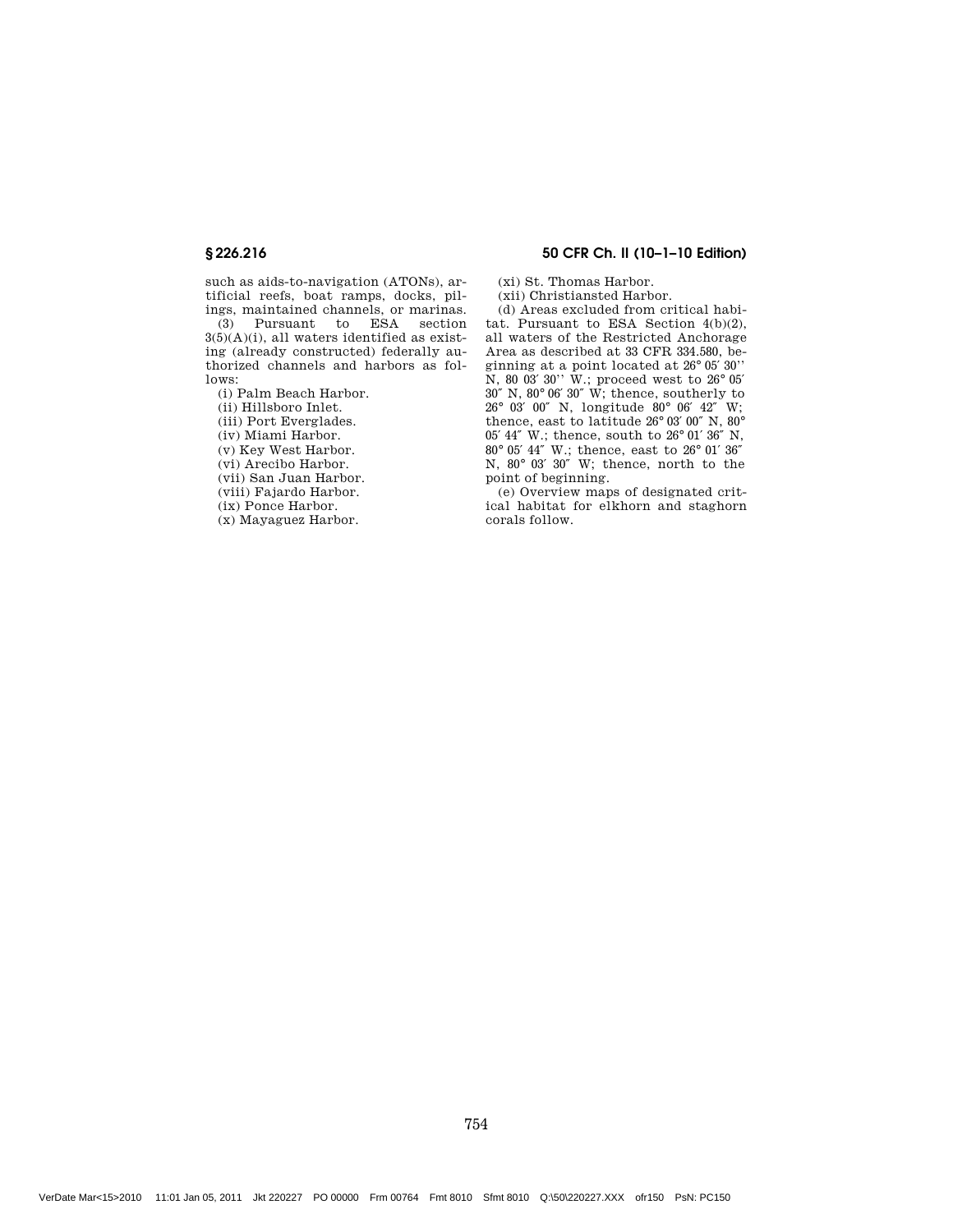## National Marine Fisheries Service/NOAA, Commerce

§226.216

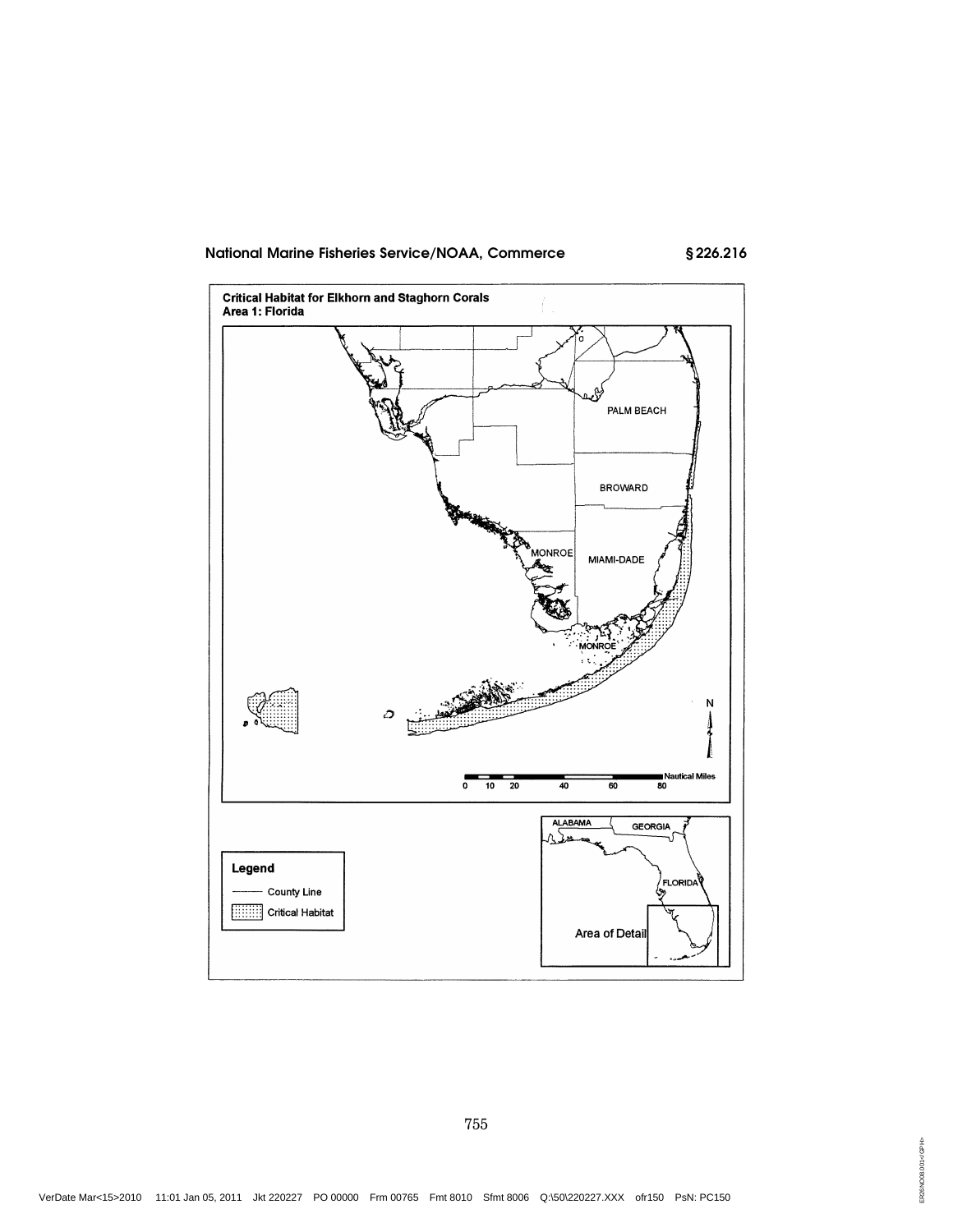## § 226.216 50 CFR Ch. II (10–1–10 Edition)

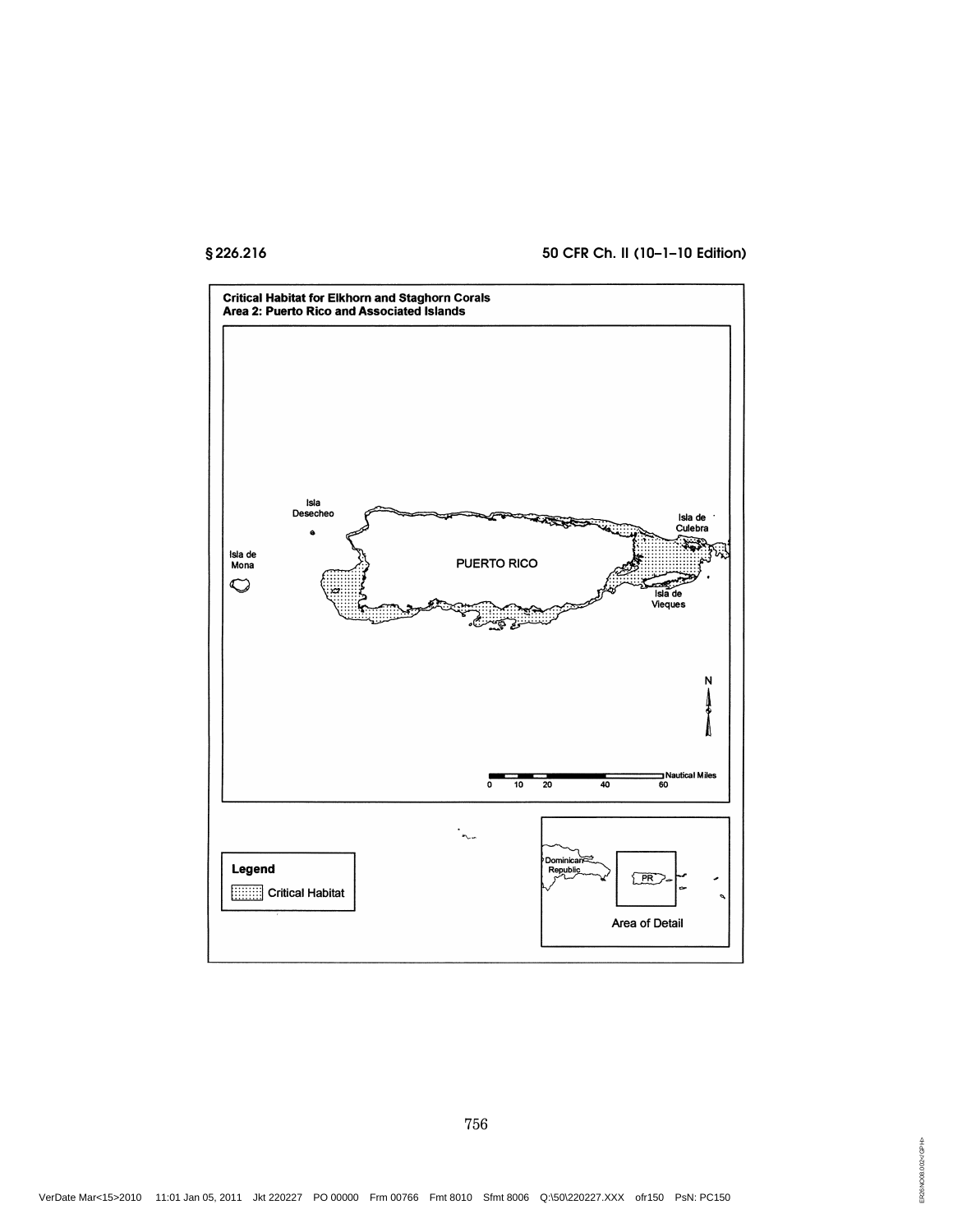# National Marine Fisheries Service/NOAA, Commerce

§226.216